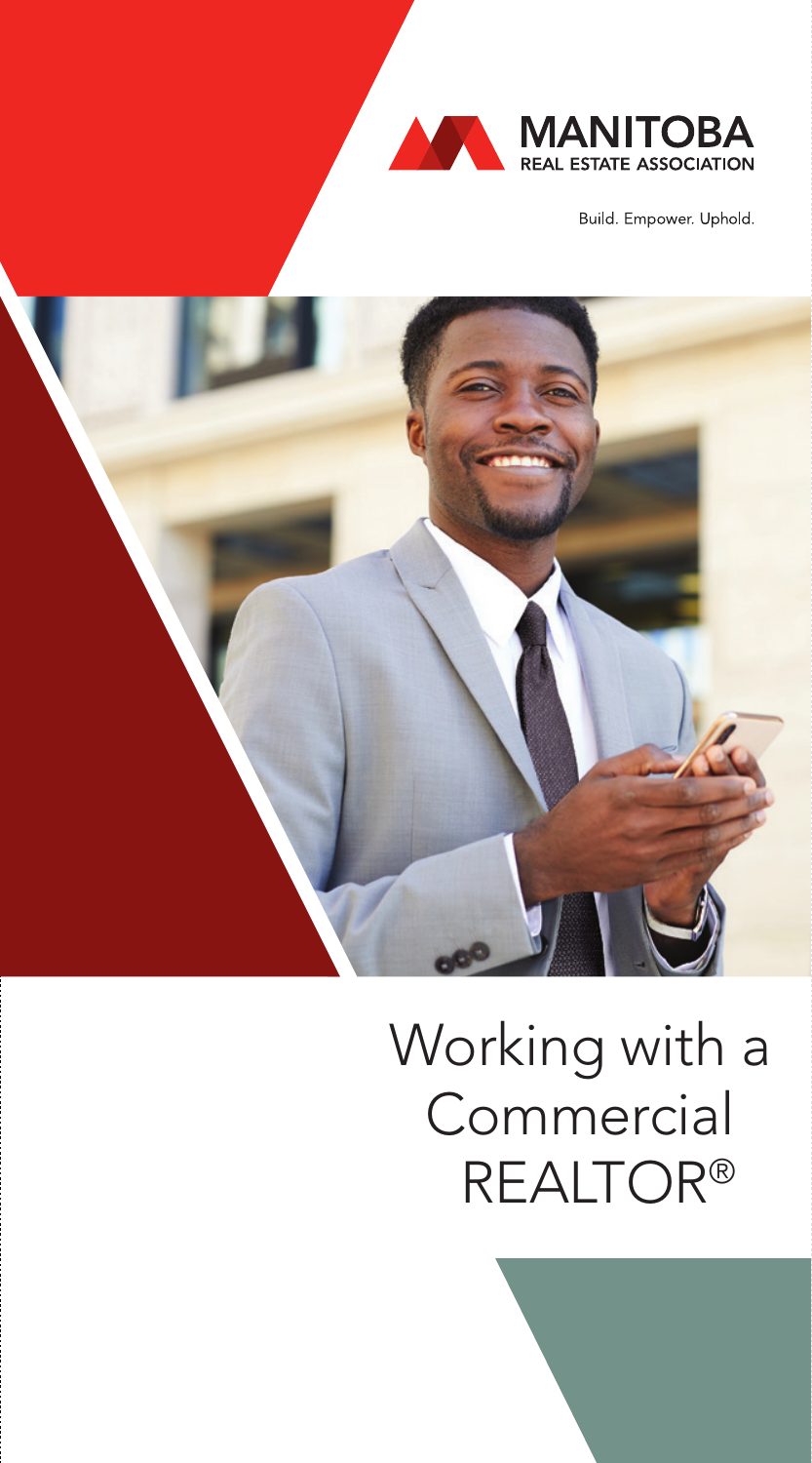It is important to consider what manner of legal relationship you might be entering into with the REALTOR<sup>®</sup> you choose to assist you. This brochure will refer to the individual representative of a real estate brokerage as the "REALTOR®" and the real estate firm that employs the REALTOR® as the "brokerage".

## Your Relationship with the REALTOR®

When you engage a REALTOR<sup>®</sup> to represent you or act on your behalf in a particular matter, an agent/client relationship arises between you and the REALTOR®'s employing brokerage. This relationship can be created by the signing of a listing contract or service agreement for the sale or lease of your property, or a buyer/tenant service agreement, or an agency contract for services and/or representation in purchasing/leasing a property. For a buyer/tenant, an agency relationship can also arise through the implied conduct and activity between you and the REALTOR® when the REALTOR® takes on the role of representing you in viewing properties, obtaining information, or assisting in negotiations. Through these actions, it may become evident that the REALTOR® has undertaken to represent you in an agency relationship even though this legal relationship may never have been discussed. For a buyer/tenant, an agent/client relationship can be created when a REALTOR® undertakes to do something on your behalf which results in your reliance and acceptance of the REALTOR®'s actions.

*The Real Estate Services Act* requires that if a REALTOR® agrees to provide any real estate services to you, such as finding real estate for you, showing real estate to you, making representations to you about the real estate or advising you as to an appropriate price for real estate, etc., the REALTOR® must enter into a written service agreement with you on behalf of their brokerage. While not necessarily the same as the creation of an agency relationship, a real estate brokerage and their REALTOR® representative are not permitted to provide you with real estate services until they enter into a written service agreement with you.

## Duties and Obligations of the REALTOR®

Once an agent/client relationship is formed, the REALTOR® and their employing brokerage are required to act in your best interests in any transaction.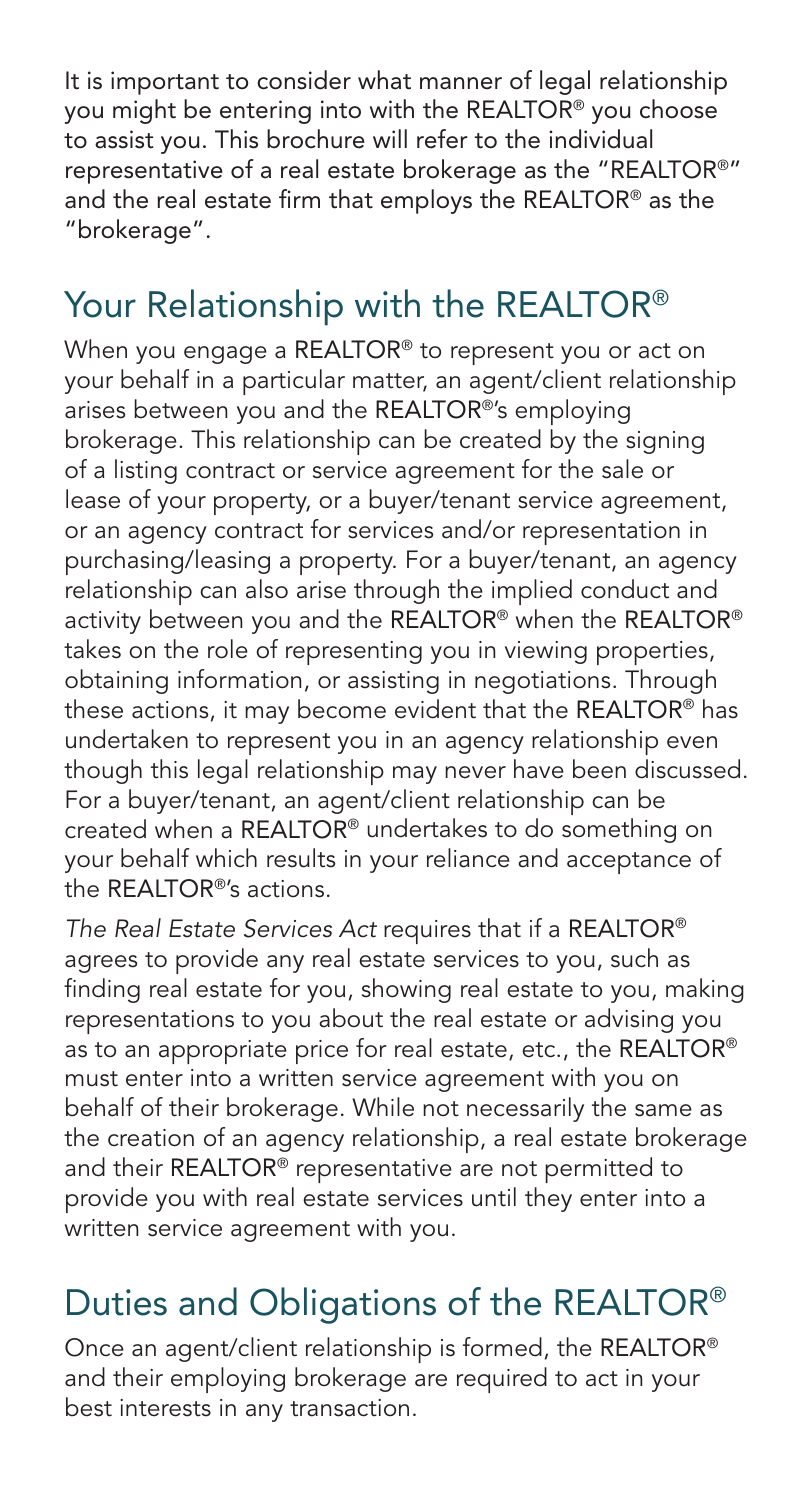The following list outlines some of their duties arising out of an agent/client relationship in a typical real estate transaction:

- 1. Loyalty to serve your best interests ahead of anyone else's, including their own, and at all times to exercise good faith and to disclose all known facts and information they are aware of that may influence your decision.
- 2. Obedience to follow all your lawful instructions.
- 3. Discretion to keep confidential your private circumstances, motivations, and confidences, which you shared with the REALTOR® or which the REALTOR® or their brokerage has learned.
- 4. Competence to exercise reasonable care and skill in providing agreed-upon services.
- 5. Accounting of all money, deposits, or other property entrusted to them.

## Agency Disclosure

The REALTOR® from whom you received this brochure is a member of The Manitoba Real Estate Association and a local real estate board. The REALTOR® is also a member of the Canadian Real Estate Association, which entitles them to be referred to by the term REALTOR®. A REALTOR® is required to abide by a strict code of ethics and standards of business practice that serve to protect the buying and selling public. One of the ethical obligations embodied in the standards of business practice requires that all REALTORS® disclose to all parties concerned which party they are representing on behalf of their brokerage in a real estate transaction, i.e., the seller or the buyer.

The requirement reads as follows:

A REALTOR® shall fully disclose in writing to, and is advised to seek written acknowledgement from, his or her Clients and those Customers who are not represented by other Registrants regarding the role and nature of the service the REALTOR® will be providing. This disclosure shall be made at the earliest possible opportunity and in any event prior to the REALTOR® providing professional services which go beyond providing information as a result of incidental contact by a consumer.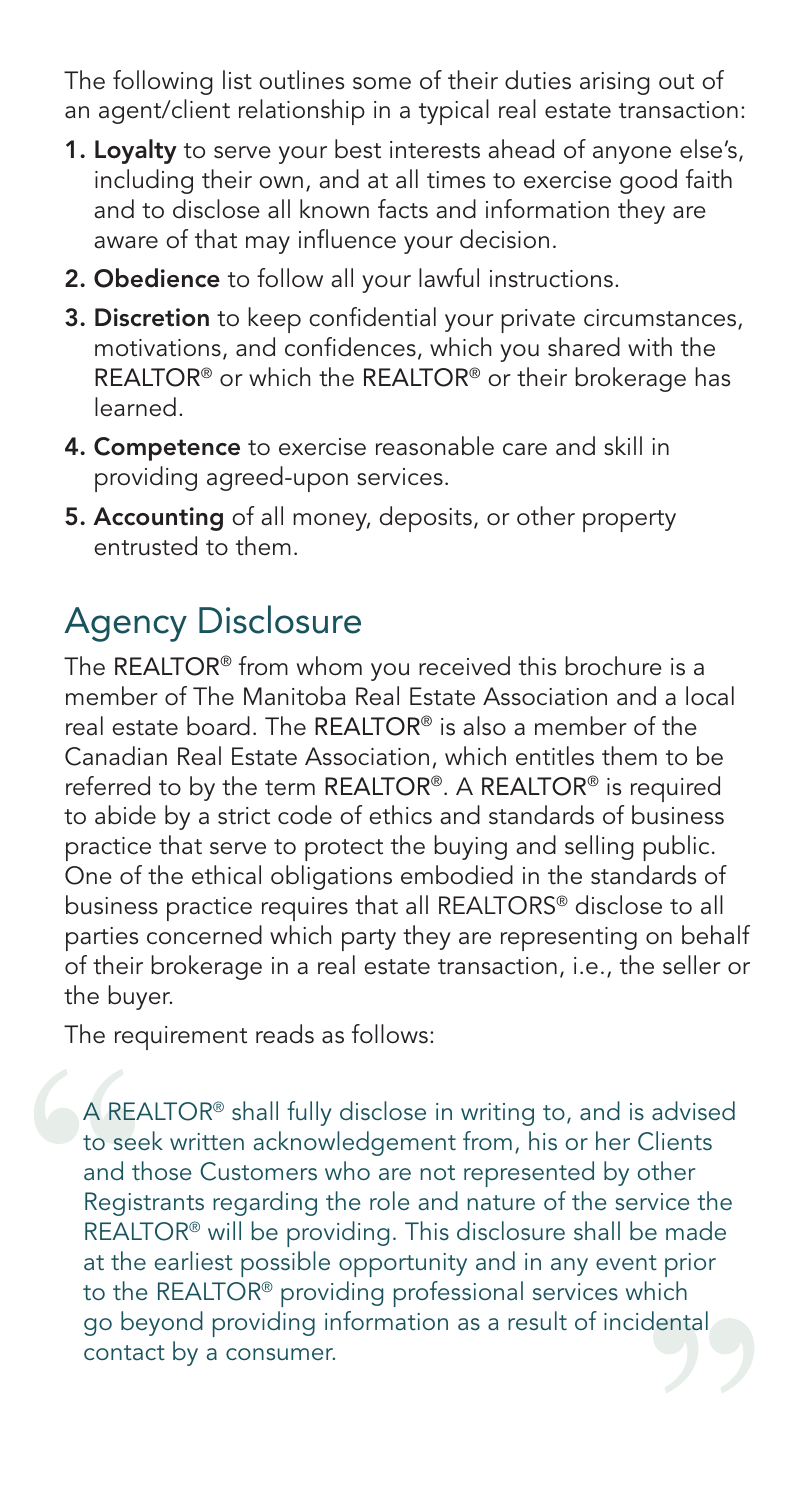## TYPES OF AGENCY **RELATIONSHIPS**

## Agent Represents One Party

SINGLE REPRESENTATION Buyer/tenant and seller/ **1904** 

landlord are represented by different brokerages/ agents.

In Manitoba, the approach to real estate agency relationships is one that reflects the general understanding and expectation of buyers/tenants and sellers/landlords. It is generally understood that whether buying, selling, or leasing, the REALTOR® and the brokerage that you engage and rely upon for real estate services has formed an agency relationship with you whereby the agent/client duties arise. It is assumed that, unless the parties otherwise agree, the REALTOR® and their brokerage representing and providing services to the seller/landlord is the seller/landlord agent and the REALTOR® and their brokerage representing and providing services to the buyer/tenant is the buyer/tenant agent.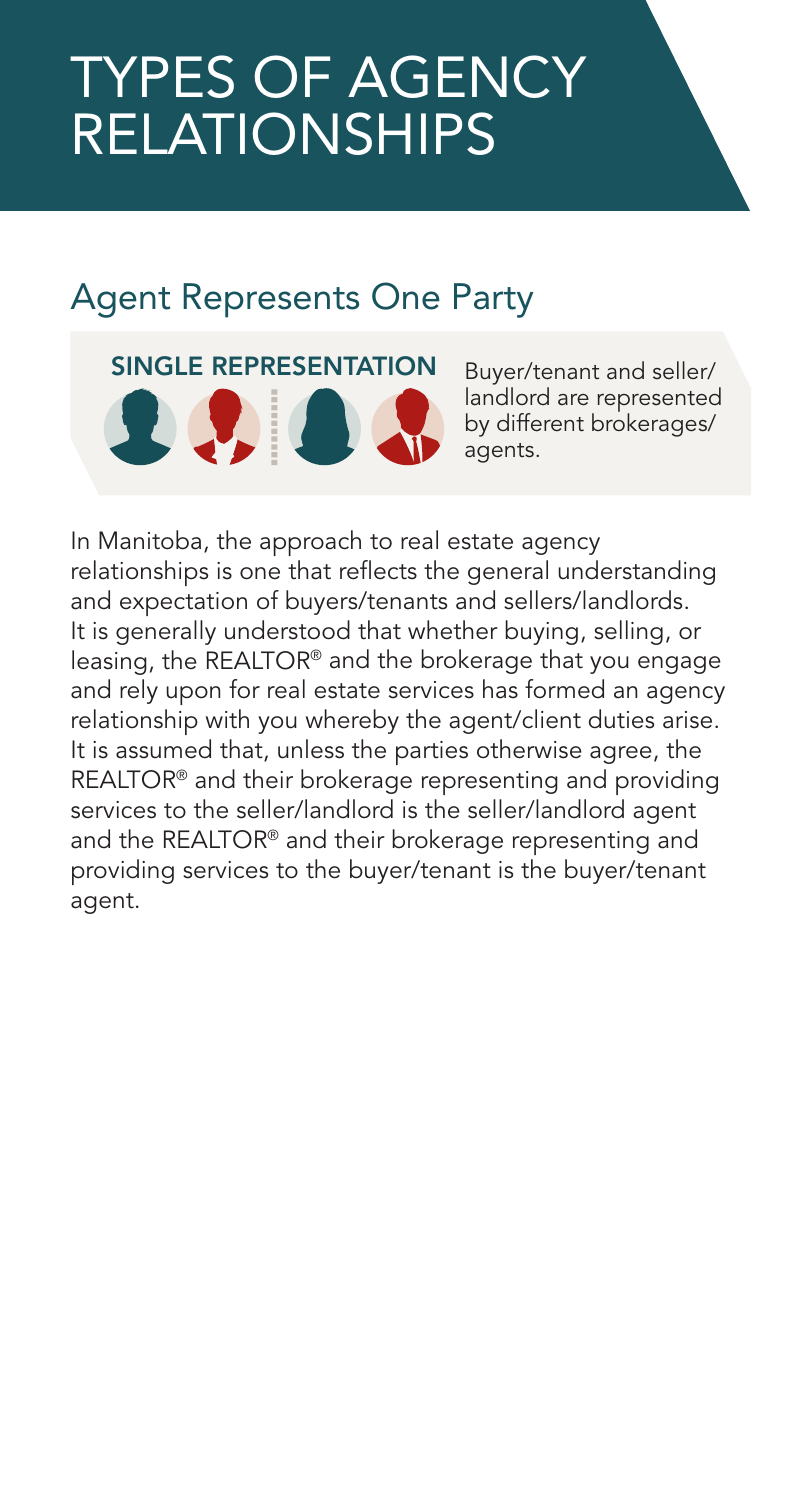## Agent or Brokerage Represents Both Parties

#### JOINT REPRESENTATION



REALTORS® from the same brokerage, and the brokerage represent both the buyer/ tenant and the seller/landlord.

It may arise that your REALTOR®, or two separate REALTORS® representing the same brokerage, also represent the person who wishes to buy/lease your property (or represents the owner of the property you are interested in purchasing/leasing), or if you are a buyer/tenant, another buyer/tenant represented by a REALTOR® from the same brokerage is interested in purchasing/leasing the property you are interested in purchasing/leasing. This may occur (even though the REALTORS® are different persons) when both REALTORS® are employed by the same brokerage. When this occurs, a conflict of interest arises, and the brokerage is only permitted to continue to represent both parties if both parties consent to the joint representation and acknowledge the impact that the joint representation will have on the duties of the REALTORS® and their brokerage. You may be asked to sign an acknowledgement of limited joint representation document. The terms of that acknowledgement will set out the agreed limits of the agency duties outlined earlier in this brochure. When both parties agree to limited joint representation, the REALTOR® and their brokerage's relationship to both parties is affected by the requirement for fairness and even-handedness resulting in the brokerage and its REALTORS® being unable to represent the interests of one party over the other. Subject to the terms of any agreement between the parties that may be set out in a signed acknowledgement of limited joint representation, the REALTOR® may no longer be able to keep confidential certain types of information relevant to the transaction from the other party (or parties) and may be compelled to disclose these facts in an exercise of openness and fairness.

If you have any questions or concerns about joint representation and the impact it will have on the agency duties and the services you expect to receive from a REALTOR®, you should discuss this with the REALTOR® involved before entering an agent/client relationship. The terms of any listing, buying, leasing, or service agreement that you sign may include your consent in advance to the brokerage representing both parties jointly; if that is not your desire, you should request that the agreement be amended accordingly.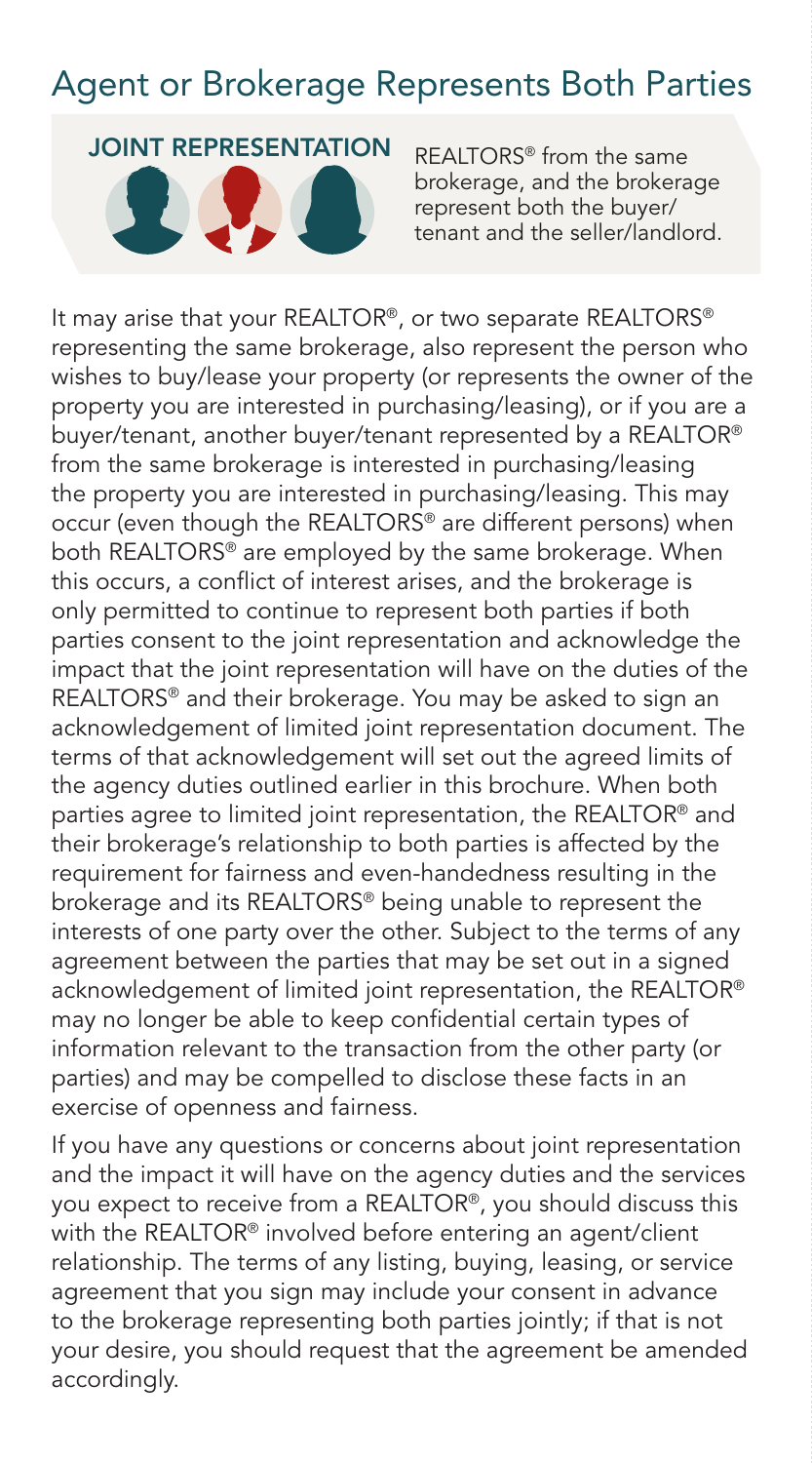## No Agency Representation



#### NO REPRESENTATION

A buyer/tenant or seller/landlord (unrepresented) communicates directly with the other party's REALTOR® or brokerage.

Apart from a single agency relationship (wherein the brokerage represents one party) or joint agency relationship (wherein the brokerage represents both parties), it is possible to engage the services of a REALTOR® without you and the brokerage establishing an agent/client relationship. This may occur when you are purchasing/leasing a property privately, and you contact a seller/landlord REALTOR® directly and that REALTOR® assists you in the purchase/lease of the property from their client. In this instance (or other similar situations), the REALTOR® must make it clear to you that even when assisting you in such things as completing the paperwork or answering your questions, they and their brokerage are not representing you but rather they are representing the other party only. Even though it is clear between you and the REALTOR® and their brokerage that they are not representing you or providing real estate services to you, the REALTOR® will still owe certain legal and ethical duties to you, which include the following:

- 1. Honesty and fairness in response to all your questions concerning the real estate the REALTOR® is promoting.
- 2. Care and skill in providing accurate information and assistance with the offer to purchase/leasing contract, in presenting the offer you submit, in dealing with conditions, in explaining legalities, and overall general assistance.

One of the disadvantages of dealing with the other party's REALTOR® or not having an agent/client relationship with the REALTOR® you asked to assist you is that you cannot expect the REALTOR® to provide you with any real estate services such as negotiation of the price or other terms of a trade in real estate on your behalf, because such activity may be contrary to the best interests of the client the REALTOR® and their brokerage are representing.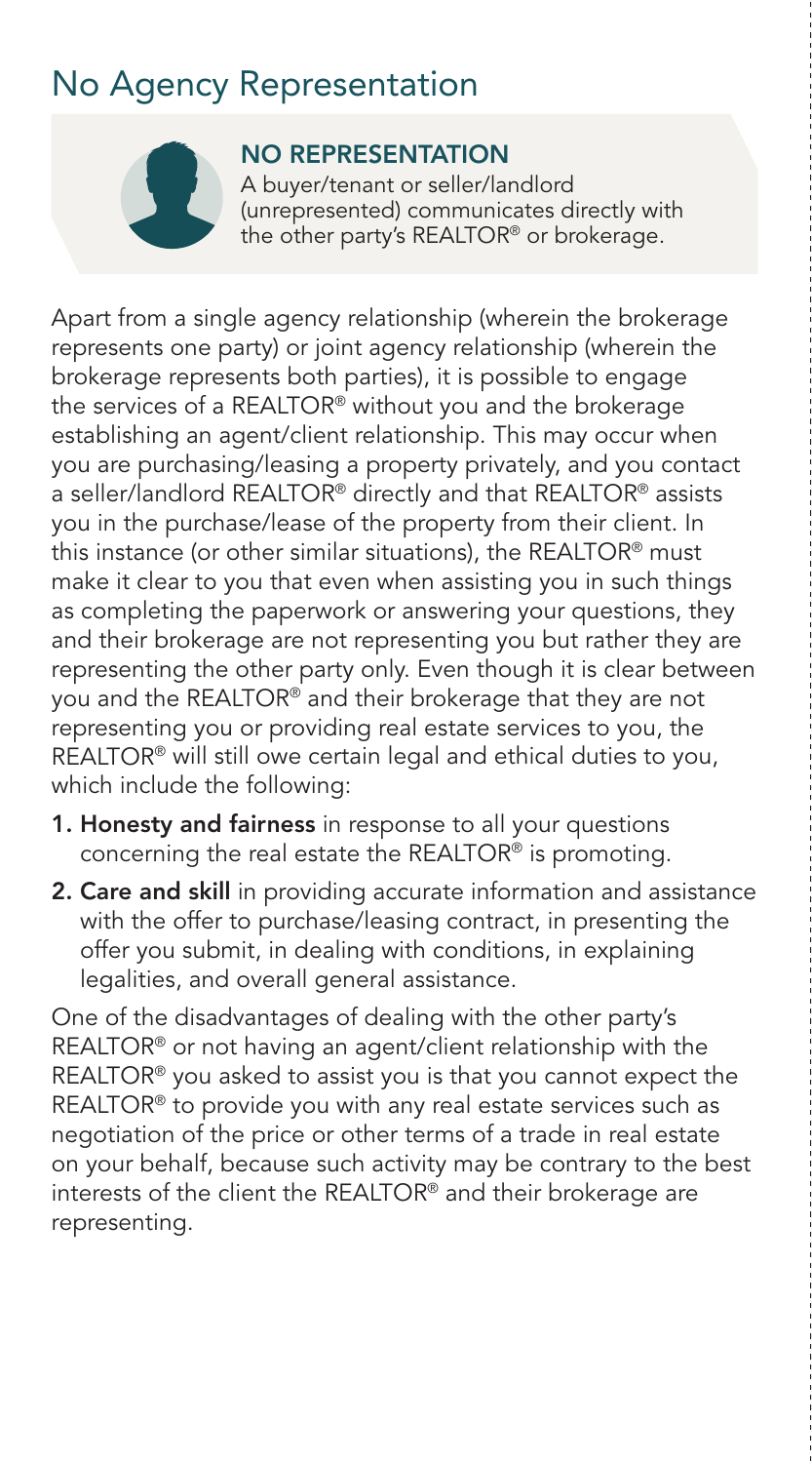## Acknowledgement

I acknowledge having received a copy of this brochure entitled *Working with a Commercial REALTOR®* and that:

\_\_\_\_\_\_\_\_\_\_\_\_\_\_\_\_\_\_\_\_\_\_\_\_\_\_\_\_\_\_\_\_\_\_\_\_\_\_\_\_\_\_\_\_\_\_\_\_\_\_\_\_\_\_\_\_ NAME OF REALTOR®

Engaged by:

\_\_\_\_\_\_\_\_\_\_\_\_\_\_\_\_\_\_\_\_\_\_\_\_\_\_\_\_\_\_\_\_\_\_\_\_\_\_\_\_\_\_\_\_\_\_\_\_\_\_\_\_\_\_\_\_ NAME OF BROKERAGE

Has disclosed that they are representing: *(check where appropriate)*

- The Seller's/Landlord's interest and not my own
- $\bigcap$  The Buyer's/Tenant's interest and not my own
- My interest as a Seller/Landlord
- My interest as a Buyer/Tenant
- $\bigcap$  That circumstances may arise wherein the brokerage represents one or more other parties with respect to the transaction, and in those circumstances represents both my interest and the interest of the other party (or parties) as joint representative with the full knowledge and consent of both parties

\_\_\_\_\_\_\_\_\_\_\_\_\_\_\_\_\_\_\_\_\_\_\_\_\_\_\_\_\_\_\_\_\_\_\_\_\_\_\_\_\_\_\_\_\_\_\_\_\_\_\_\_\_\_\_\_

 $\bigcirc$  Other:

#### \_\_\_\_\_\_\_\_\_\_\_\_\_\_\_\_\_\_\_\_\_\_\_\_\_\_\_\_\_\_\_\_\_\_\_\_\_\_\_\_\_\_\_\_\_\_\_\_\_\_\_\_\_\_\_\_ **SIGNATURE**

\_\_\_\_\_\_\_\_\_\_\_\_\_\_\_\_\_\_\_\_\_\_\_\_\_\_\_\_\_\_\_\_\_\_\_\_\_\_\_\_\_\_\_\_\_\_\_\_\_\_\_\_\_\_\_\_ **DATE** 

This brochure is not a contract for agency or real estate services. Its purpose is to assist in clarifying the agency role and nature of services that a REALTOR® and their employing brokerage may provide to a client or customer.

> If you have any questions about the contents of this brochure, talk to the REALTOR® who provided you with this brochure, or to another representative of the brokerage, or contact your local real estate board or The Manitoba Real Estate Association.